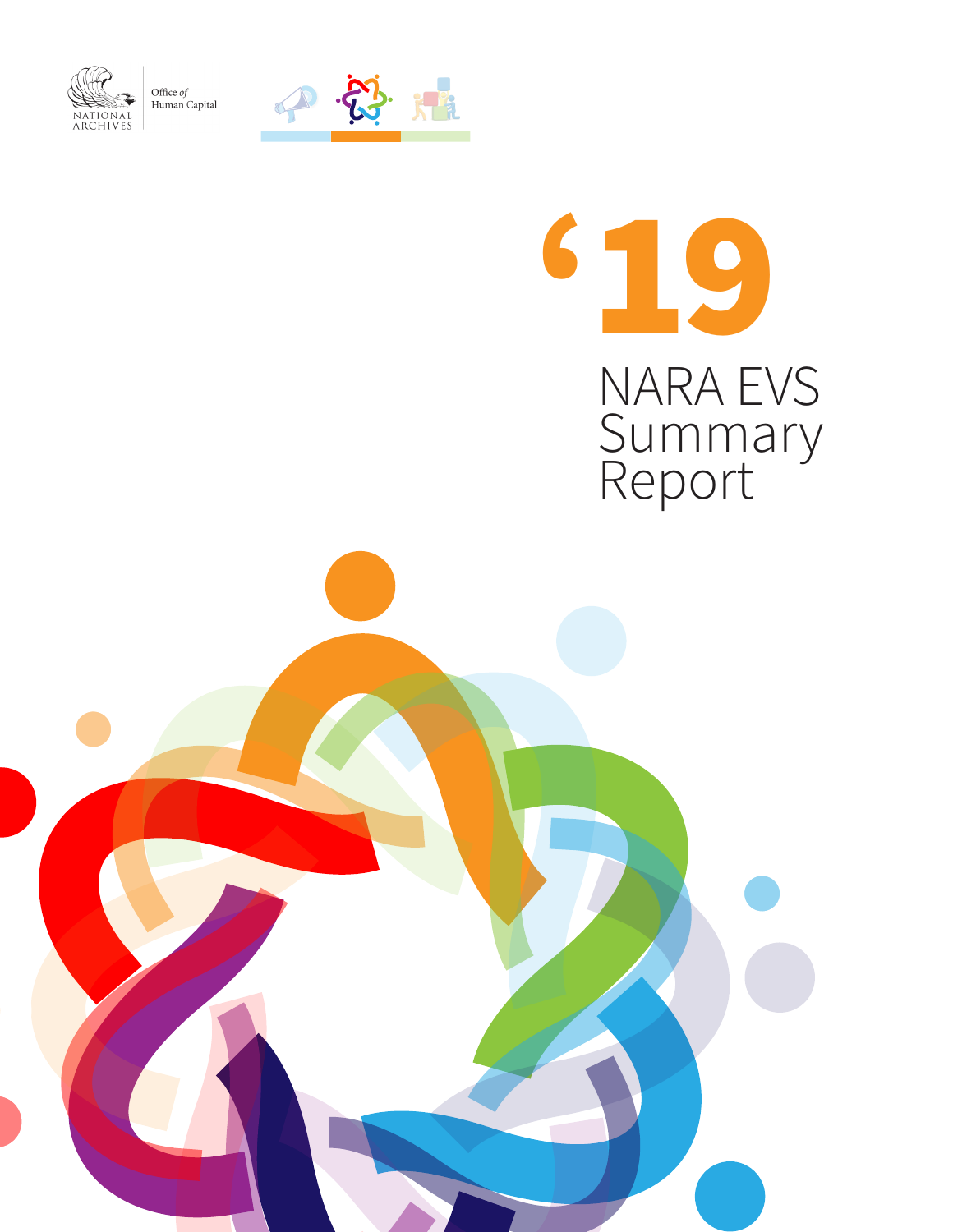## TABLE of Contents

| <b>SECTION 1:</b> Suvery Overview              | 02      |
|------------------------------------------------|---------|
| <b>SECTION 2:</b> How the Survey was Conducted | 02      |
| <b>SECTION 3:</b> Description of Sample        | 03      |
| <b>SECTION 4:</b> Interpretation of Results    | 03      |
| <b>SECTION 5:</b> NARA's Overall EVS Progress  | $^{04}$ |
| Positive Highlights                            |         |
| Areas for Improvement                          |         |
| Increases and Decreases                        |         |
| 2016-2019 NARA EVS Progress Analysis           |         |
| Demographic Characteristics                    |         |
|                                                |         |

**SECTION 6:** Conclusion 10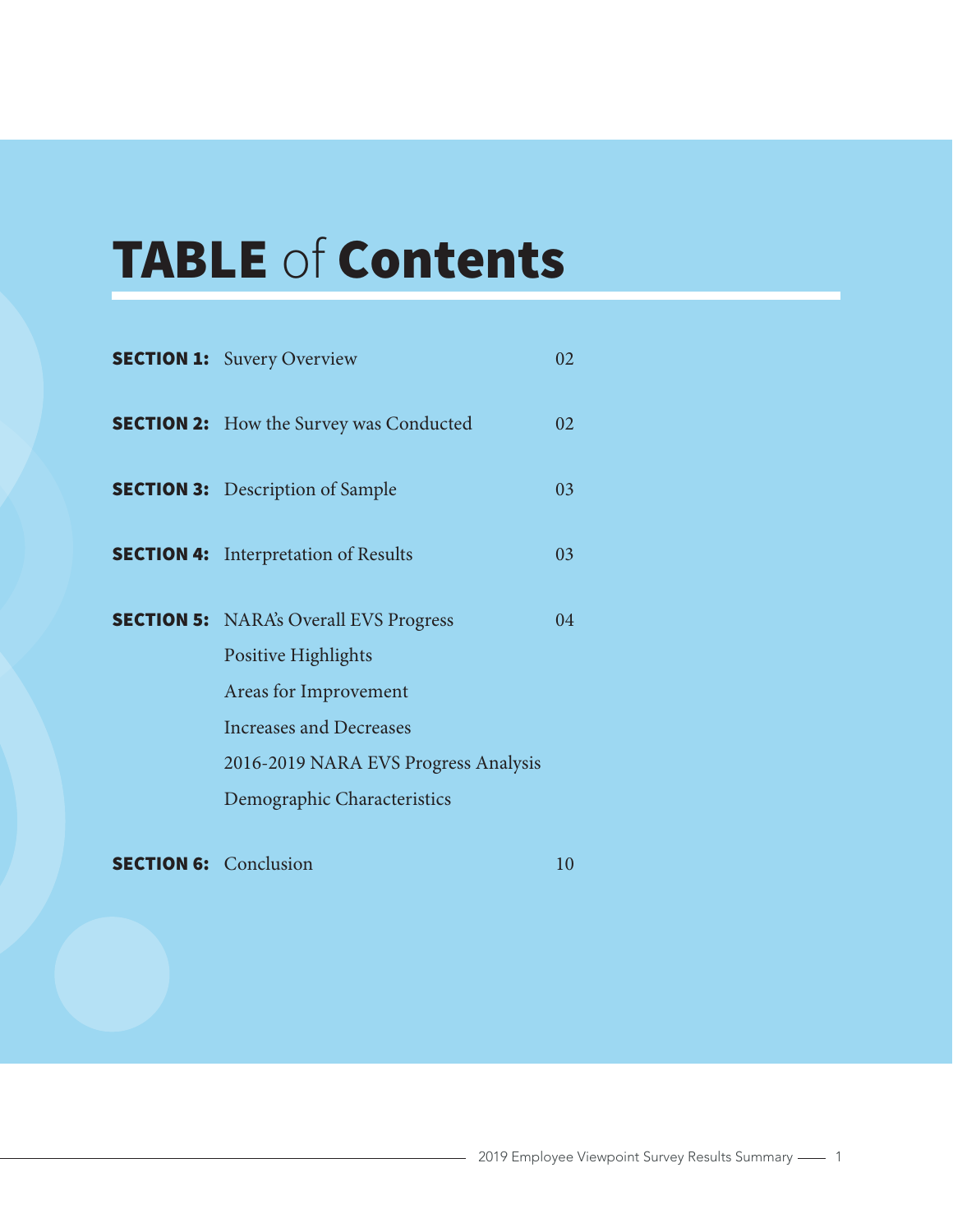### SECTION 1 SURVEY OVERVIEW

This report summarizes the results of NARA's 2019 Employee Viewpoint Survey (EVS) and fulfills the U.S. Office of Personnel Management's (OPM) requirement that agencies analyze and provide a summary of their results within 120 days from the close of the survey collection period (**November 2, 2019**). The report is intended as an initial high-level summary of NARA's agency-wide results.

Agencies are required to administer an Annual Employee Survey to assess employee satisfaction. NARA uses the EVS to satisfy this mandate.

### SECTION 2 HOW THE SURVEY WAS CONDUCTED

The survey was administered by OPM from May 23, 2019 until July 5, 2019. The U.S. Office of Personnel Management (OPM) sent an email invitation to participate in the survey to all permanent NARA employees who were on board as of October 31, 2018. A communication campaign (including agency-wide and office-level emails, notices and web banners) were launched to encourage staff participation and notify all employees about the survey.

The EVS is an OPM tool that identifies employee's perceptions and satisfaction about their organizations and work experiences. Employee perceptions are measured by a series of 84 survey responses across 7 key categories.

| <b>KEY CATEGORIES</b> | <b>INFLUENCING FACTORS</b>                                                                             |
|-----------------------|--------------------------------------------------------------------------------------------------------|
| Work Experience       | Work duties and responsibilities, workload, resources                                                  |
| Work Unit             | Promotions, awards, performance management                                                             |
| Agency                | Innovation, diversity, policies and practices                                                          |
| Supervisor            | Respect, communication, support                                                                        |
| Leadership            | Motivation, integrity, communication, collaboration                                                    |
| Satisfaction          | Training, information-sharing from management, pay, recognition, opportunities within the organization |
| Work/Life             | Flexible work schedules, telework, employee assistance program, child and elder care programs          |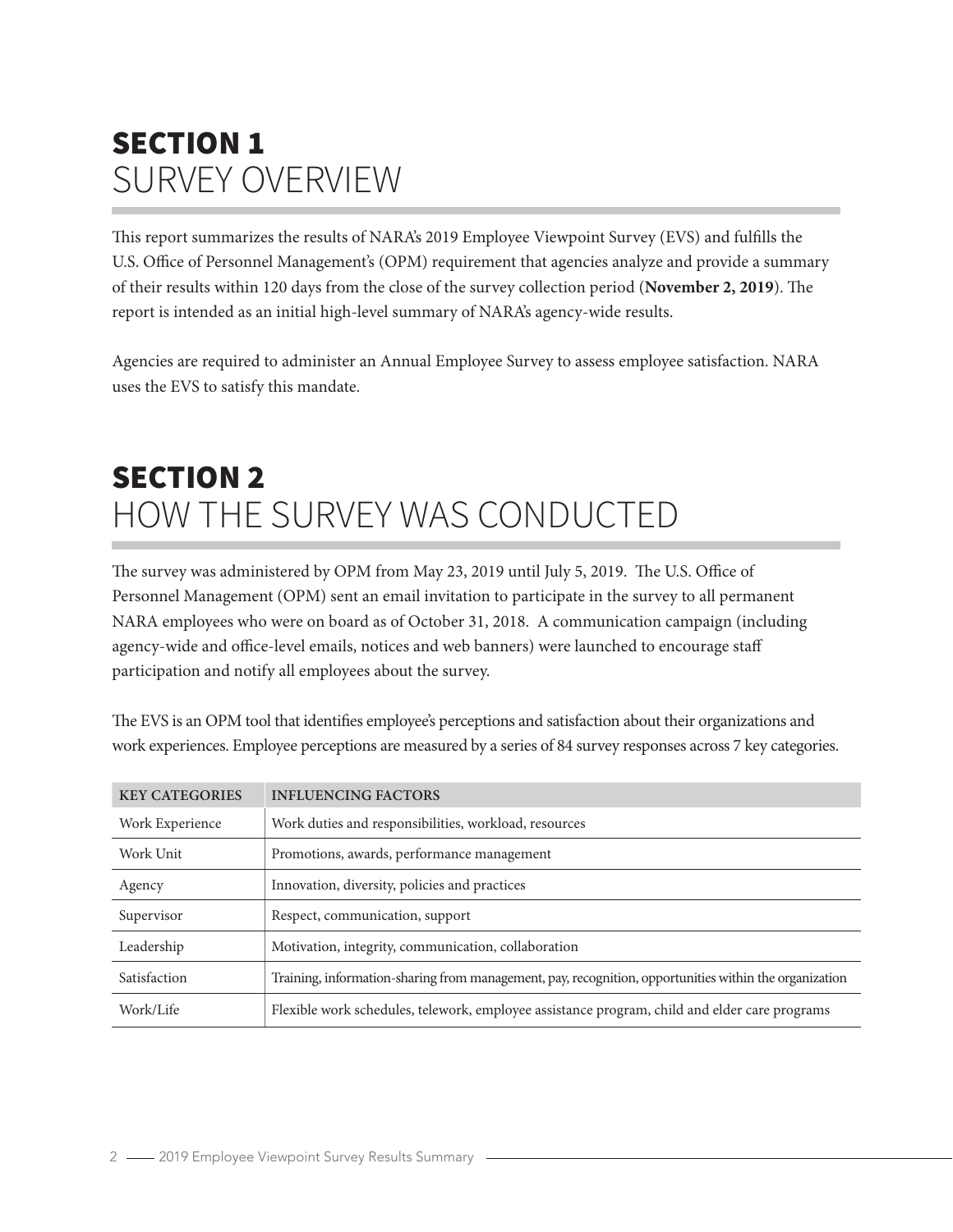### SECTION 3 DESCRIPTION OF SAMPLE

All NARA permanent staff employed as of the end of October 2018 were invited to participate in the survey.

Number of employees surveyed, number responded, and representativeness of respondents: Of the 2,609 permanent employees who received the survey, 1,697 responded for an overall response rate of 65.0%.

NARA's 2019 response rate is greater than the 2018 rate (63.7%) by 1.3 percentage points. NARA's response rate continues to be greater than the government-wide rate of 42.6%.

### SECTION 4 INTERPRETATION OF RESULTS<sup>1</sup>

#### **UNDERSTANDING YOUR RESULTS**

#### **Positive Ratings**

The sum of two positive categories (i.e., Strongly Agree/Agree)

#### **Negative Ratings**

The sum of two negative categories (i.e., Strongly Disagree/Disagree)

#### **General Measures**

- 65% or more positive is considered strength
- 35% or more negative is considered a challenge
- 30% or more neutral suggests uncertainty, presenting an opportunity for communication
- A difference of 5 percentage points or more is considered notable

<sup>&</sup>lt;sup>1</sup> Agency results have a margin of error of +/- 2%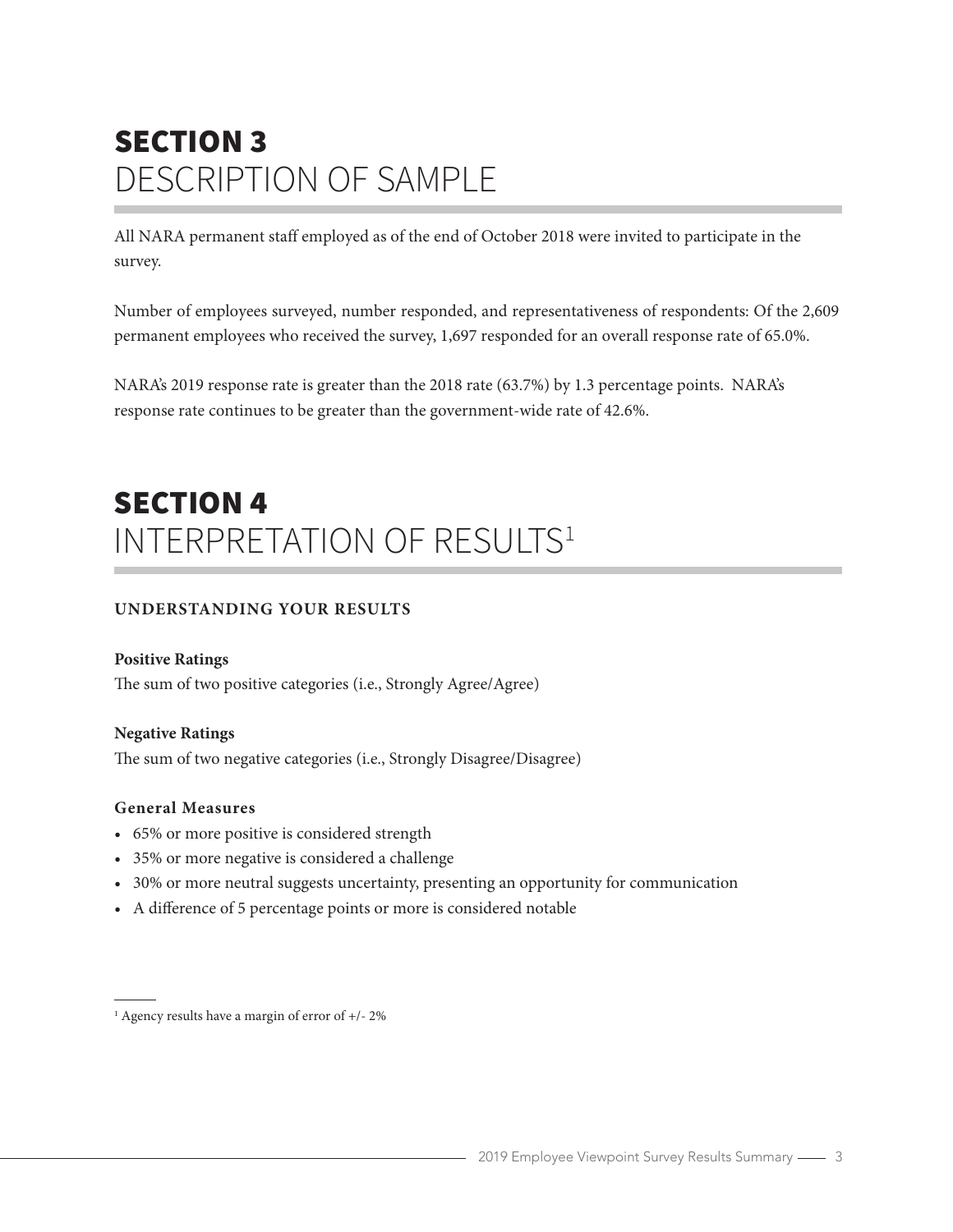### SECTION 5 NARA'S OVERALL EVS PROGRESS



NARA's overall employee engagement score stayed consistent at 67 percent compared to last year. This score still exceeds the threshold that OPM considers positive.

NARA had 37 "strength" items (of 71 total items), characterized by a 65 percent or higher positive response rate compared to seven "challenge" items, characterized a 35 percent or higher negative response rate.

**NOTE:** Questions pertaining to Performance (72), the Government Shutdown (74-77), Telework (78), and Work/Life items (79-85) are excluded from these findings. OPM does not include these questions under significant increases or decreases because they do not fall under a scaled response (Likert scale) or are not based on responses from the entire population—only those that participate in those programs.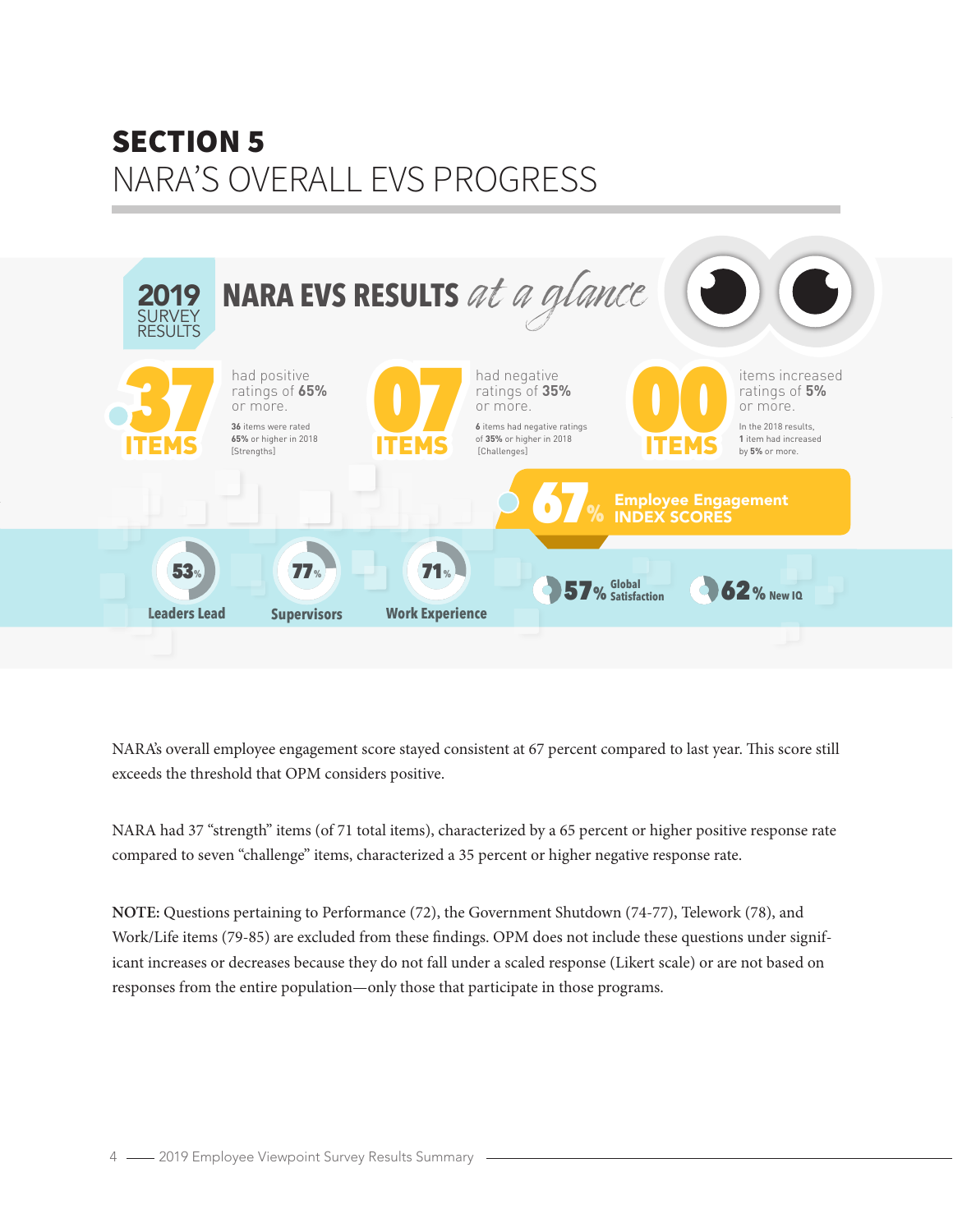### POSITIVE HIGHLIGHTS\*



- Results indicate employees are still highly dedicated and focused on success the of their jobs. An overwhelming majority of employees (95%) continue to say they are willing to put in the extra effort required to their job done (steady at 95% since 2016) and 90% say they are constantly looking for ways to perform their job better (decrease of 1% from 2018).
- Employees (91%) consistently believe the mission of NARA and the work they complete is important.
- Supervision continues to be recognized by employee's as a positive trait of NARA. Employee's recognize their supervisor spoke with them about their performance (91%, consistent since 2017), supports their need to balance work and life (85%, comparable to 2018), and treats employee's with respect (85%, consistent since 2017).
- The largest positive increase was 4 percentage points in staff feeling prepared for potential security threats (85%).
- \* Positive ratings (i.e., Strongly Agree/Agree)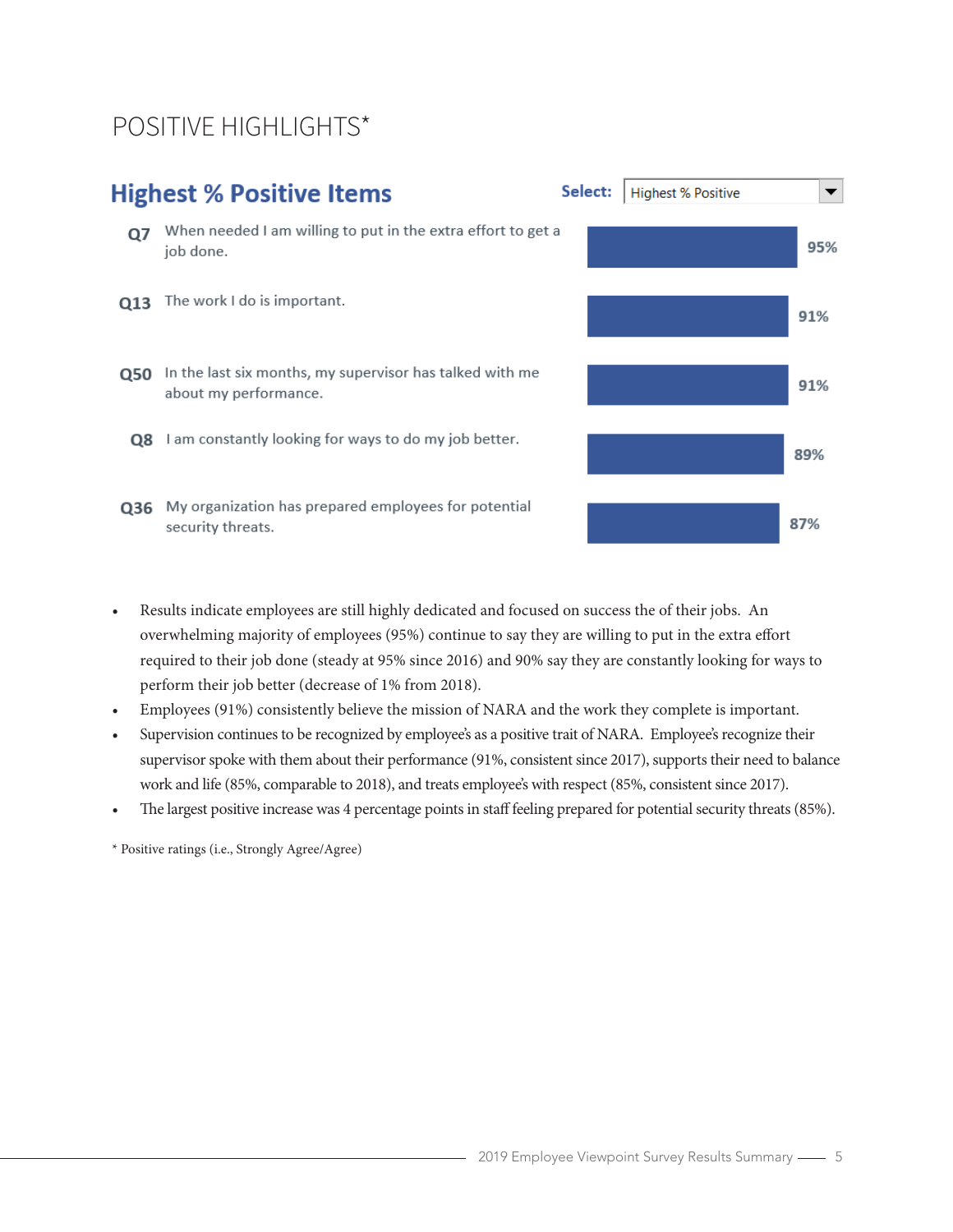### AREAS FOR IMPROVEMENT\*

### **Highest % Negative Items** Select: | Highest % Negative  $\overline{\phantom{0}}$ 033 Pay raises depend on how well employees perform their 48% jobs. Q67 How satisfied are you with your opportunity to get a better 45% job in your organization? Q9 I have sufficient resources to get my job done. 45% 053 In my organization, senior leaders generate high levels of 41% motivation and commitment in the workforce. Q41 I believe the results of this survey will be used to make my 39% agency a better place to work.

- While no significant decreases (5 or more percentage points) were present, there are still areas that consistently stand out as struggles and require improvements.
- Employees (48%) continue to feel that pay raises **do not** depend on job performance an increase of 3 percentage points from 2018. Comparable to last year, employees (45%) also continue to express dissatisfaction with opportunities with career advancement.
- The lack of resources was expressed as a growing challenge for staff (45%) in completing their job an increase of 3 percentage points from 2018 and 7 percentage points from 2017.
- Since 2016, employees (39%, increase of 9 percentage points, gradually, since 2016) have continued to express that the results generated from the EVS will not have an impact on making NARA a better place to work.
- Employees (40%) continually express dissatisfaction with senior leader's ability to motivate and generate a sense of commitment to the workforce. This score increased by 1 percentage point from last year, after increasing 6 percentage points from 2017.

\* Negative ratings (i.e., Strongly Disagree/Disagree)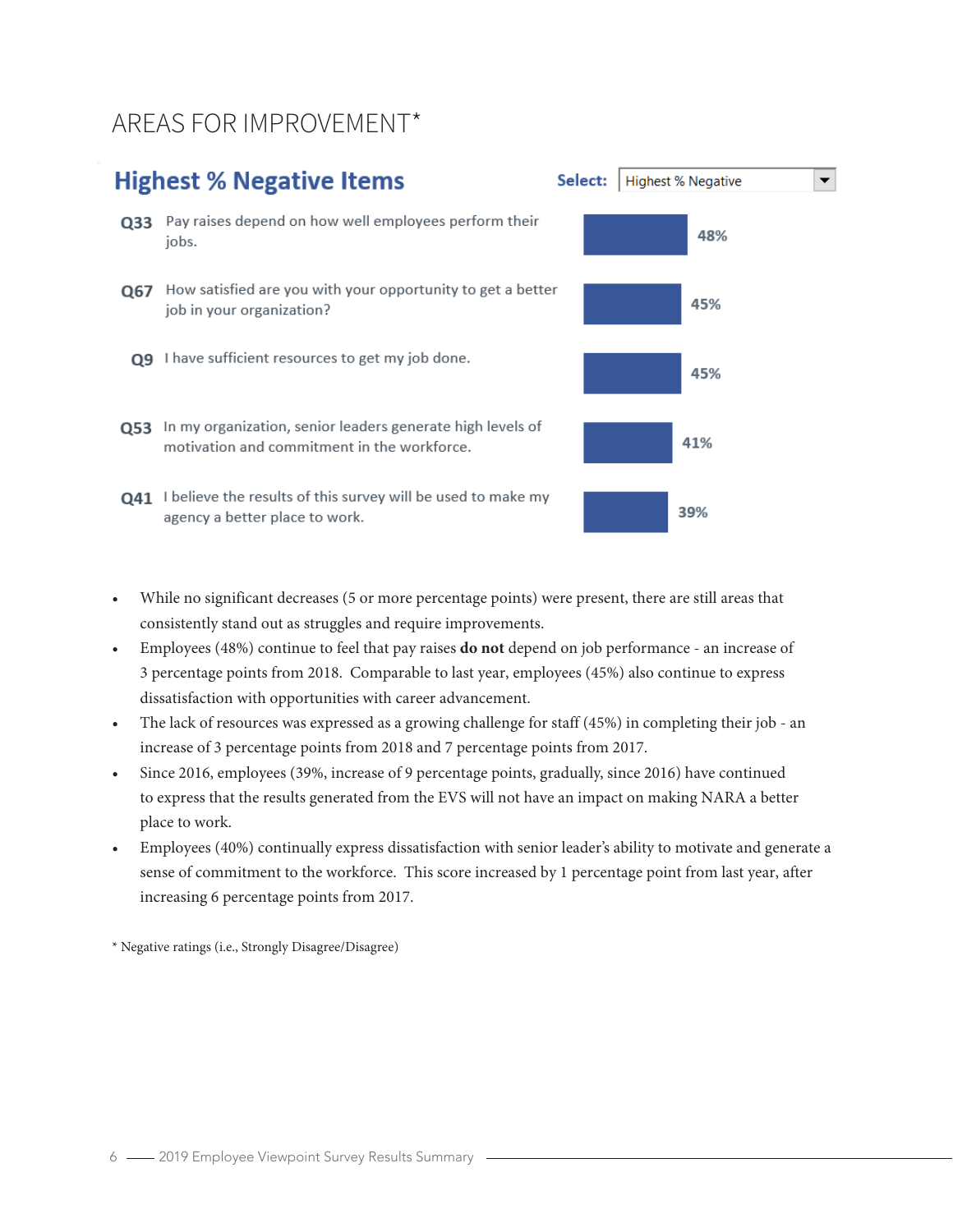### INCREASES AND DECREASES

#### **Increases**

None of NARA's positive scores saw a significant increase (5 or more percentage points) compared to one from 2018. The following chart depicts the top five largest increases of the 27 items that saw some increase.

#### Chart 1. Largest Increases From 2018

|            |                                                 |                                                                       |                                                                   | 2016 | 2017 | 2018 2019 |     | Percentage Point Change |
|------------|-------------------------------------------------|-----------------------------------------------------------------------|-------------------------------------------------------------------|------|------|-----------|-----|-------------------------|
| Select:    | Largest Increases since 2018<br>▼               | threats.                                                              | Q36 My organization has prepared employees for potential security | 85%  | 84%  | 83%       | 87% | $+4$                    |
|            | <b>Largest Increases</b><br>in Percent Positive | Q26 Employees in my work unit share job knowledge with each<br>other. |                                                                   | 75%  | 79%  | 75%       | 78% | $+3$                    |
| since 2018 |                                                 | Q2 I have enough information to do my job well.                       |                                                                   | 71%  | 72%  | 68%       | 71% | $+3$                    |
| 27         | items<br>increased                              | The people I work with cooperate to get the job done.<br>Q20          |                                                                   | 75%  | 78%  | 75%       | 77% | $+2$                    |
|            | since 2018                                      | The work I do is important.<br>Q13                                    |                                                                   | 91%  | 91%  | 89%       | 91% | $+2$                    |

### **Decreases**

None of NARA's positive scores saw a significant decrease (5 or more percentage points) compared to fifteen from 2018. The following chart depicts the top five largest decreases of the 22 items that saw some decrease.

### Chart 2. Largest Decreases From 2018

|                                                               |    |                                                          |                                                                                                       | 2016 | 2017 | 2018 2019 |     | Percentage Point Change |
|---------------------------------------------------------------|----|----------------------------------------------------------|-------------------------------------------------------------------------------------------------------|------|------|-----------|-----|-------------------------|
| Select:                                                       |    | Largest Decreases since 2018<br>$\overline{\phantom{a}}$ | Q21 My work unit is able to recruit people with the right skills.                                     | 48%  | 43%  | 42%       | 39% | $-3$                    |
| <b>Largest Decreases</b><br>in Percent Positive<br>since 2018 |    |                                                          | I believe the results of this survey will be used to make my<br>Q41<br>agency a better place to work. | 49%  | 48%  | 42%       | 40% | $-2$                    |
|                                                               |    |                                                          | I recommend my organization as a good place to work.<br>Q40                                           | 56%  | 61%  | 56%       | 54% | $-2$                    |
|                                                               | 22 | items<br>decreased                                       | I have trust and confidence in my supervisor.<br>Q51                                                  | 71%  | 74%  | 74%       | 72% | $-2$                    |
|                                                               |    | since 2018                                               | Considering everything, how satisfied are you with your pay?<br>Q70                                   | 51%  | 55%  | 56%       | 55% | $-1$                    |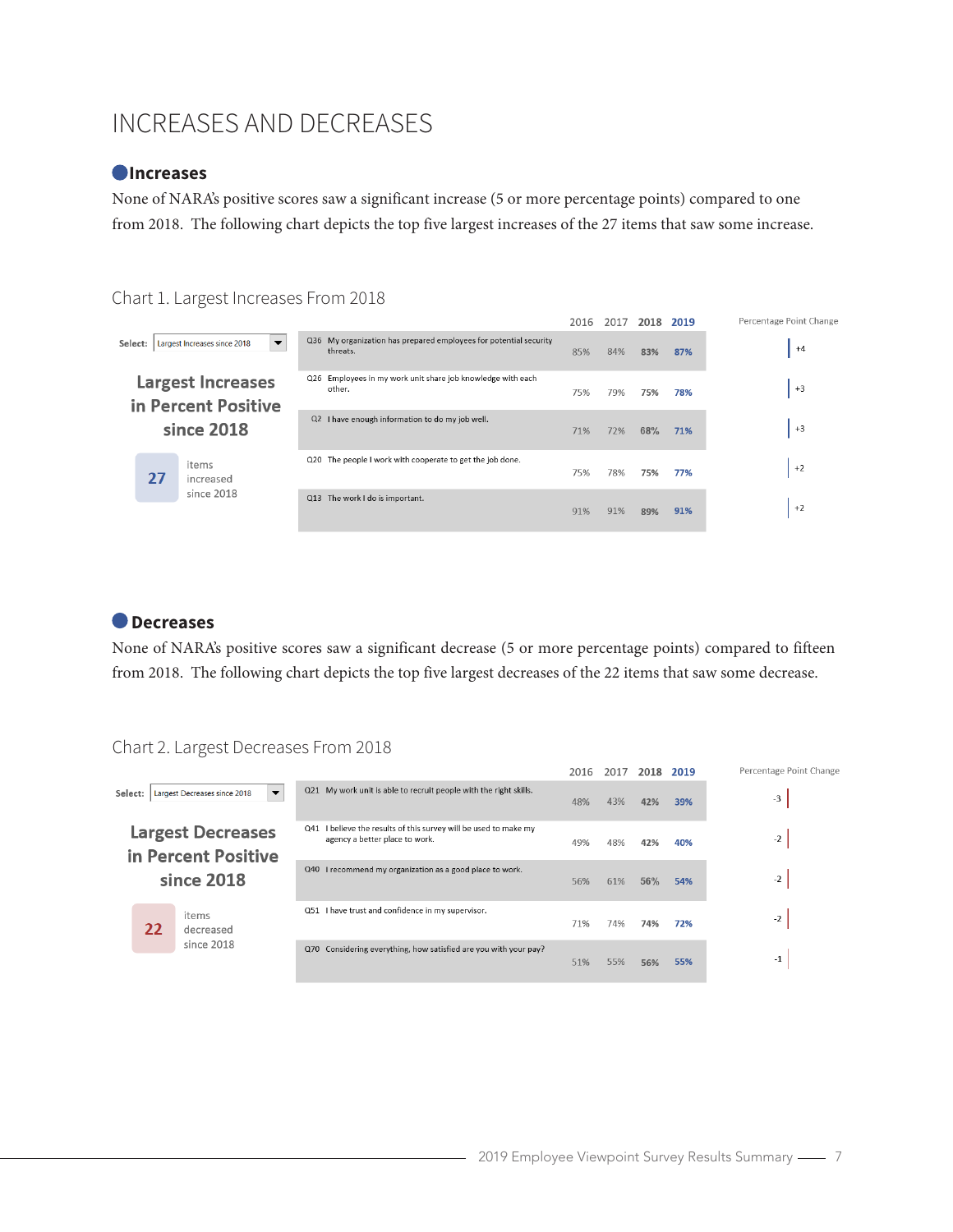### 2016-2019 NARA EVS PROGRESS ANALYSIS

|                            | 2016 - 2019 EVS Progress Analysis<br><b>NARA - National Archives And Records Administration</b><br><b>Scores by Indices &amp; Category</b> |       |       |       |       |               |                              |                              |                              |
|----------------------------|--------------------------------------------------------------------------------------------------------------------------------------------|-------|-------|-------|-------|---------------|------------------------------|------------------------------|------------------------------|
| <b>Source</b>              | <b>Indices or Category</b>                                                                                                                 | 2016  | 2017  | 2018  | 2019  | <b>Trends</b> | <b>Delta</b><br>2016 to 2017 | <b>Delta</b><br>2017 to 2018 | <b>Delta</b><br>2018 to 2019 |
| <b>EVS</b>                 | <b>Official Participation Rate</b>                                                                                                         | 69.0% | 67.6% | 63.7% | 65.0% |               | $-1.4%$                      | $-3.9%$                      | 1.3%                         |
| <b>NARA</b>                | <b>Internal Communication</b>                                                                                                              | 56%   | 58%   | 54%   | 56%   |               | 3%                           | $-4%$                        | 2%                           |
| OPM                        | Employee Engagement: Overall                                                                                                               | 67%   | 69%   | 67%   | 67%   |               | 2%                           | $-2%$                        | 0%                           |
| OPM                        | Employee Engagement: Leaders Lead                                                                                                          | 53%   | 56%   | 52%   | 53%   |               | 3%                           | $-5%$                        | 1%                           |
| OPM                        | Employee Engagement: Supervisors                                                                                                           | 76%   | 78%   | 78%   | 77%   |               | 2%                           | 0%                           | $-1%$                        |
| OPM                        | Employee Engagement: Intrinsic Work Experience                                                                                             | 71%   | 74%   | 71%   | 71%   |               | 2%                           | $-2%$                        | 0%                           |
| OPM                        | HCAAF: Leadership and Knowledge Management                                                                                                 | 63%   | 66%   | 62%   | 63%   |               | 3%                           | $-3%$                        | 1%                           |
| OPM                        | HCAAF: Results-Oriented Performance Culture                                                                                                | 56%   | 59%   | 57%   | 57%   |               | 2%                           | $-2%$                        | 0%                           |
| OPM                        | <b>HCAAF: Talent Management</b>                                                                                                            | 60%   | 61%   | 61%   | 60%   |               | 1%                           | 0%                           | $-1%$                        |
| OPM                        | HCAAF: Job Satisfaction                                                                                                                    | 64%   | 67%   | 64%   | 64%   |               | 2%                           | $-3%$                        | 0%                           |
| OPM                        | New IQ: Overall                                                                                                                            | 61%   | 64%   | 61%   | 62%   |               | 3%                           | $-2%$                        | 1%                           |
| OPM                        | New IQ: Fair                                                                                                                               | 51%   | 53%   | 51%   | 52%   |               | 2%                           | $-2%$                        | 0%                           |
| OPM                        | New IQ: Open                                                                                                                               | 59%   | 63%   | 59%   | 60%   |               | 4%                           | $-3%$                        | 1%                           |
| OPM                        | New IQ: Cooperative                                                                                                                        | 55%   | 60%   | 56%   | 58%   |               | 4%                           | $-3%$                        | 2%                           |
| OPM                        | New IQ: Supportive                                                                                                                         | 81%   | 83%   | 82%   | 82%   |               | 2%                           | $-1%$                        | 0%                           |
| OPM                        | New IQ: Empowered                                                                                                                          | 59%   | 61%   | 58%   | 59%   |               | 3%                           | $-3%$                        | 1%                           |
| OPM                        | <b>Global Satisfaction</b>                                                                                                                 | 57%   | 61%   | 58%   | 57%   |               | 4%                           | $-3%$                        | $-1%$                        |
| <b>PPS</b>                 | <b>Effective Leadership</b>                                                                                                                | 57%   | 60%   | 57%   | 57%   |               | 3%                           | $-3%$                        | 0%                           |
| <b>PPS</b>                 | Effective Leadership: Senior Leaders                                                                                                       | 49%   | 52%   | 46%   | 47%   |               | 3%                           | $-6%$                        | 1%                           |
| <b>PPS</b>                 | Effective Leadership: Empowerment                                                                                                          | 48%   | 53%   | 48%   | 47%   |               | 5%                           | $-5%$                        | $-1%$                        |
| <b>PPS</b>                 | Effective Leadership: Fairness                                                                                                             | 58%   | 62%   | 60%   | 60%   |               | 3%                           | $-2%$                        | 0%                           |
| PPS                        | Effective Leadership: Supervisors                                                                                                          | 72%   | 74%   | 73%   | 73%   |               | 2%                           | $-1%$                        | 0%                           |
| <b>PPS</b>                 | Performance-Based Rewards and Advancement                                                                                                  | 50%   | 53%   | 50%   | 51%   |               | 3%                           | $-3%$                        | 0%                           |
| <b>PPS</b>                 | Strategic Management                                                                                                                       | 61%   | 62%   | 61%   | 60%   |               | 2%                           | $-1%$                        | $-1%$                        |
| <b>PPS</b>                 | Training and Development                                                                                                                   | 62%   | 63%   | 60%   | 60%   |               | 1%                           | $-3%$                        | 0%                           |
| <b>PPS</b>                 | Work-Life Balance                                                                                                                          | 65%   | 64%   | 62%   | 62%   |               | 0%                           | $-2%$                        | 0%                           |
| <b>PPS</b>                 | Innovation                                                                                                                                 | 65%   | 68%   | 65%   | 65%   |               | 3%                           | $-3%$                        | 0%                           |
| <b>PPS</b>                 | Teamwork                                                                                                                                   | 68%   | 72%   | 68%   | 71%   |               | 4%                           | $-4%$                        | 2%                           |
| <b>PPS</b>                 | Pay                                                                                                                                        | 51%   | 55%   | 56%   | 55%   |               | 4%                           | 1%                           | $-1%$                        |
| <b>PPS</b>                 | Employee Skills-Mission Match                                                                                                              | 77%   | 79%   | 77%   | 78%   |               | 1%                           | $-2%$                        | 1%                           |
| <b>PPS</b>                 | Support for Diversity                                                                                                                      | 64%   | 68%   | 65%   | 66%   |               | 4%                           | $-3%$                        | 1%                           |
| <b>PPS</b>                 | Best Places to Work*                                                                                                                       | 59%   | 63%   | 59%   | 58%   |               | 4%                           | $-4%$                        | $-1%$                        |
|                            |                                                                                                                                            |       |       |       |       |               |                              |                              |                              |
|                            | My Work Experience                                                                                                                         | 73%   | 74%   | 72%   | 72%   |               | 1%                           | $-2%$                        | $0\%$                        |
|                            | My Work Unit                                                                                                                               | 58%   | 59%   | 57%   | 57%   |               | 1%                           | $-2%$                        | $0\%$                        |
| <b>EVS Key</b><br>Category | My Agency                                                                                                                                  | 57%   | 61%   | 58%   | 58%   |               | 3%                           | $-3%$                        | $0\%$                        |
|                            | My Supervisor                                                                                                                              | 76%   | 78%   | 77%   | 77%   |               | 2%                           | $-1%$                        | 0%                           |
|                            | Leadership                                                                                                                                 | 57%   | 61%   | 57%   | 58%   |               | 4%                           | $-4%$                        | 1%                           |
|                            | My Satisfaction                                                                                                                            | 52%   | 55%   | 52%   | 51%   |               | 3%                           | $-3%$                        | 0%                           |

\* Category similiar to OPM's Global Satisfaction Index. This ranking is a combine average.

**Note**: PPS does not use a combine average, but rather calculates based on a proprietary weighted formula that looks at responses from three different EVS questions (40, 69, and 71). The more the question predicts intent to remin, the higher the weighting.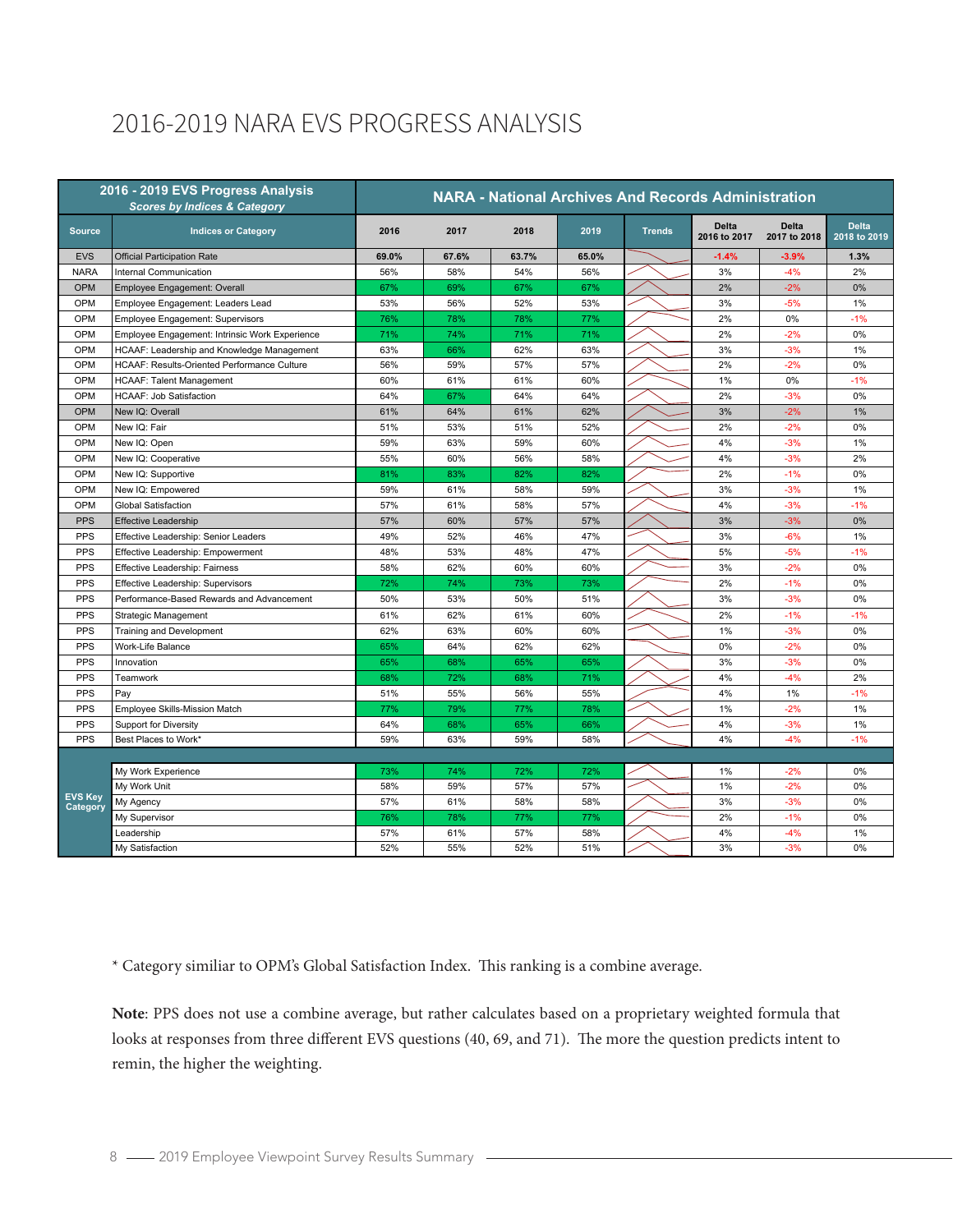### DEMOGRAPHICS



















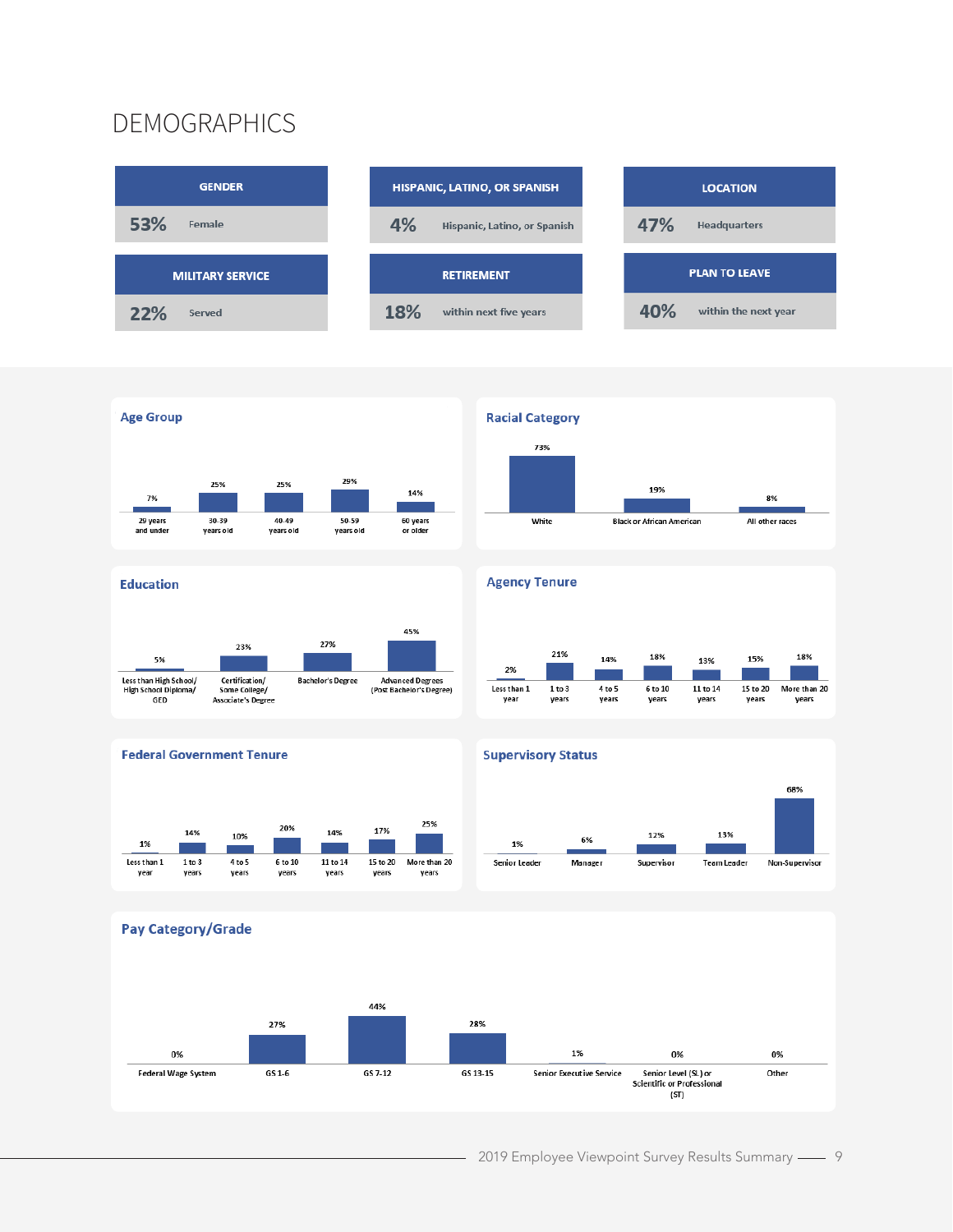### SECTION 6 CONCLUSION

NARA's Management Team and Office Engagement Point of Contacts (POCs) have been briefed on the results and trends.

In FY 2020, NARA implemented updates to the Managers and Supervisor's Critical Element #2 - Workplace Culture and morale to establish a greater level of accountability. Managers and supervisors are asked to partner with staff to create and sustain a high performing workforce that leads to improvements. NARA's Action Planning Process (illustrated below) outlines the four continuous phases that managers and supervisors will use to address and continually improve workplace culture.

#### **NARA's Action Planning Process**



#### **Step 1: Assess the Workplace**

• Collaborate with staff through listening sessions to identify and develop actionable solutions the lead to higher performance at all levels

#### **Step 2: Develop Action Plans**

• Utilize the Action Planning Template to document actions and implement, monitor, evaluate and report efforts

#### **Step 3: Implement, Evaluate, and Revise**

- Work to implement action plan and delegate responsibilities as needed
- Communicate, monitor, and revise the fluid action plan as needed

#### **Step 4: Communicate and Assess Results**

- Communicate progress against initiatives to help staff understand the linkage between their feedback (EVS, informal survey, focus group, RESOLVE, etc.), to include the actions being implemented, who is involved, and the predicted outcome
- Conduct ongoing pulse check to monitor external and internal drivers that may impact action plan effectiveness, adjust accordingly.